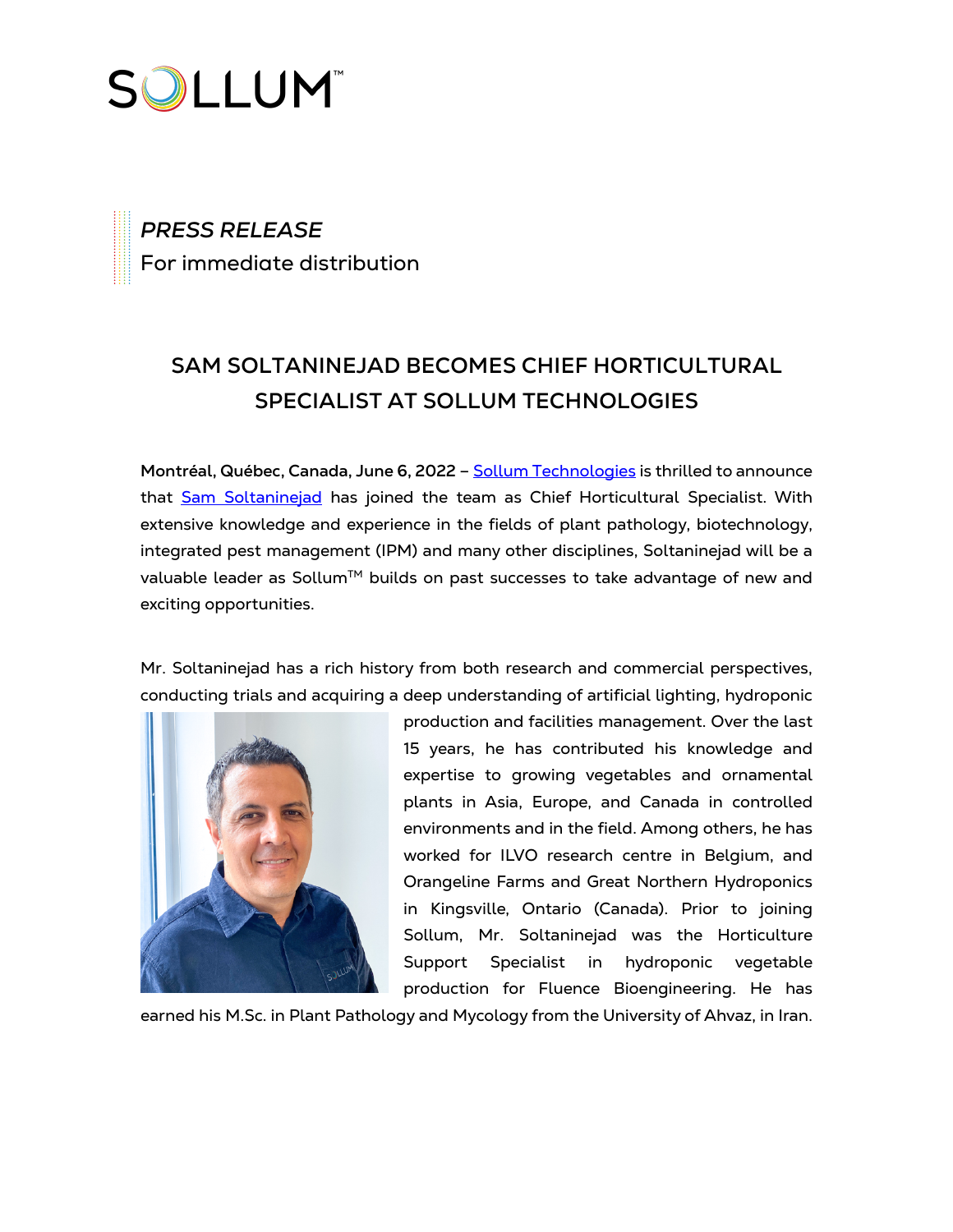## **SOLLUM**

Sollum's robust team of engineers, agronomists, technicians and programmers will benefit greatly from Mr. Soltaninejad's key industry insight and knowledge to accelerate success.

"Sollum Technologies has developed the most advanced solution in the horticultural lighting industry," says Soltaninejad. "Joining the Sollum team appeals to me because it is at the forefront of a new era in controlled-environment horticulture defined by the use of smart technology and AI for dynamic light application. Although the company has already experienced tremendous growth in this competitive sector, I am confident that my expertise can help us further push the limits of what this technology is capable of, and I am eager to play a greater role in transforming the industry as a whole."

"Mr. Soltaninejad brings a highly valuable perspective to our team backed by impressive accomplishments in the companies he has worked for," says Louis [Brun,](https://www.linkedin.com/in/louis-brun-557258/) CEO of Sollum Technologies. "He supports our team's vision for innovative and sustainable agriculture and having him on our team is a huge achievement for Sollum that reflects our leading position in dynamic LED lighting."

Mr. Soltaninejad will be joining other representatives of Sollum Technologies at the upcoming Greentech Amsterdam event taking place from June 14th to 16th where the team will have an opportunity to share knowledge and connect with other key industry players specializing in controlled agriculture.

## **About Sollum Technologies**

Inspired by nature, Sollum Technologies was founded in 2015 to offer greenhouse growers the only smart LED lighting solution which dynamically recreates, perfects, and modulates the full spectrum of the Sun's natural light. The company is based in Montréal (Québec, Canada), where its design, development, and manufacturing activities are concentrated. Sollum™ works closely with its clients and research centres to create recipes that are adapted to the growth cycle of each crop, regardless of its native climate or the location of the greenhouse. Its SUN as a Service® cloud platform enables multi-zone light management so growers can implement several different recipes simultaneously in the same greenhouse. The platform also automatically adapts the lighting of each zone to the ambient light to match recipe targets. Sollum's award-winning lighting solution thereby provides unparalleled value in terms of energy savings, productivity, and superior produce quality through a flexible, adaptive,